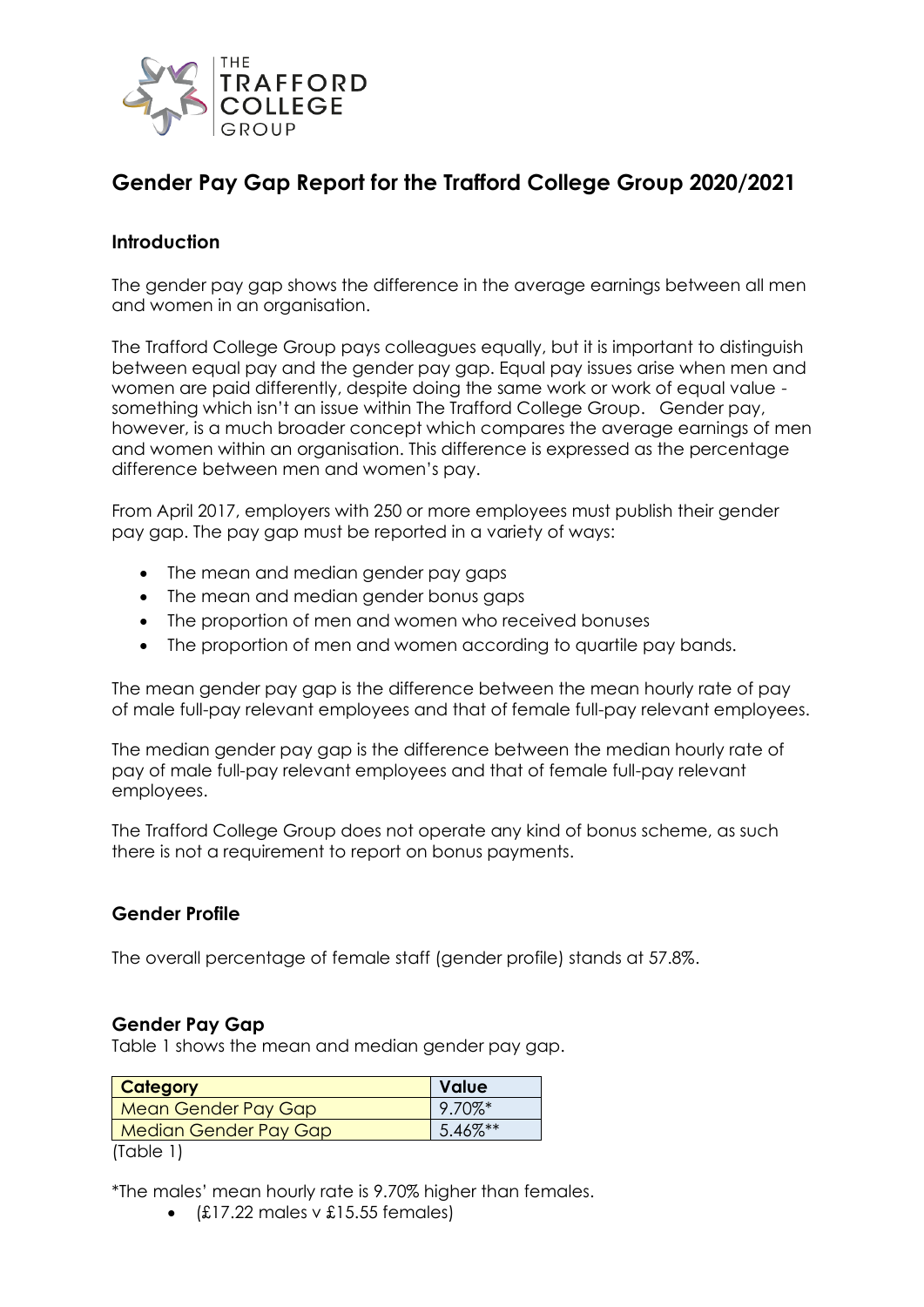\*\* The males' median hourly rate is 5.46% higher than females.

 $\bullet$  (£16.67 males v £15.76 females)

# **Pay quartiles by gender**

Table 2 below shows a breakdown of the proportion of male and female employees in each of the four pay band quartiles:

| <b>Band</b>    | <b>Males</b> | <b>Females</b> | <b>Description</b>                                    |
|----------------|--------------|----------------|-------------------------------------------------------|
| $\overline{A}$ | 58%          | 42%            | <b>Upper Quartile</b> - includes all employees whose  |
|                |              |                | standard hourly rate places them above the upper      |
|                |              |                | quartile                                              |
| B              | 42%          | 58%            | <b>Upper Middle Quartile</b> - Includes all employees |
|                |              |                | whose standard hourly rate places them above the      |
|                |              |                | median but at or below the upper quartile             |
|                | 41%          | 59%            | Lower Middle Quartile - Includes all employees        |
|                |              |                | whose standard hourly rate places them above the      |
|                |              |                | lower quartile but at or below the median.            |
|                | 28%          | 72%            | Lower Quartile - Includes all employees whose         |
|                |              |                | standard hourly rate places them at or below the      |
|                |              |                | lower quartile.                                       |

(Table2)

### **What are the underlying causes of The Trafford College Group's gender pay gap?**

Under the law, men and women must receive equal pay for:

- the same or broadly similar work;
- work rated as equivalent under a job evaluation scheme; or
- work of equal value.

The Trafford College Group is committed to the principle of equal opportunities and equal treatment for all employees, regardless of sex, race, religion or belief, age, marriage or civil partnership, pregnancy/maternity, sexual orientation, gender reassignment or disability. It has a clear policy of paying employees equally for the same or equivalent work, regardless of their sex (or any other characteristic set out above).

As such, it:

- Utilises objective pay spines to establish particular salaries for particular roles.
- Only using recruitment difficulty supplements where the job market dictates the need to do so to facilitate recruitment of good and outstanding staff members.
- Evaluates job roles and pay grades as necessary to ensure a fair pay structure.

The Trafford College Group is therefore confident that its gender pay gap does not stem from paying men and women differently for the same or equivalent work. Rather its gender pay gap is the result of the roles in which men and women work within the organisation and the salaries that these roles attract.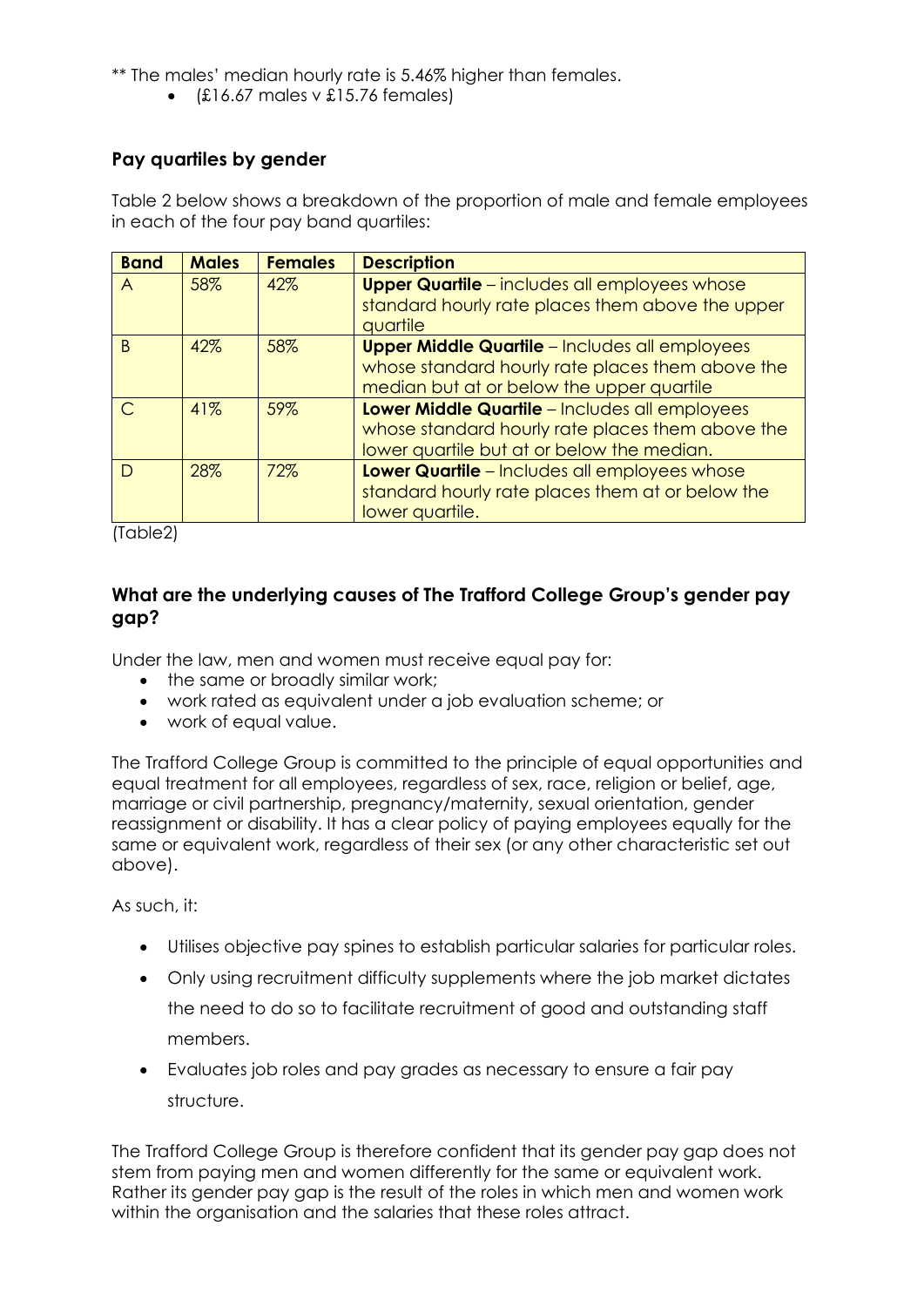Across the UK economy as a whole, men are more likely than women to be in senior roles (especially very senior roles at the top of organisations – that said The Trafford College Group bucks this trend), while women are more likely than men to be in front-line roles at the lower end of the organisation. Women are also more likely than men to have had breaks from work that have affected their career progression, for example to bring up children. They are also more likely to work part time, and many of the jobs that are available across the UK on a part-time basis are relatively low paid.

This pattern from the UK economy as a whole is reflected in the make-up of The Trafford College Groups' workforce in Band C and D, where proportionately more roles are filled by more women than men. A large number of these roles are term time only, part time roles and tend to be attractive to those with child care and other caring responsibilities.

### **How does The Trafford College's gender pay gap compare with that of other organisations?**

The vast majority of organisations have a gender pay gap and we are pleased to be able to say that The Trafford College Groups' compares favourably with that of other organisations within our sector and our economy as a whole.

The median gender pay gap for the whole economy (according to the Office for National Statistics) is 15.5% in 2020. At 5.46%, The Trafford College Groups' median gender pay gap is, therefore, significantly lower than that of the whole economy.

# **What is The Trafford College Group doing to address its gender pay gap?**

While The Trafford College Group's gender pay gap compares favourably with that of organisations across the sector as well as the whole UK economy, this is not a subject about which The Trafford College Group is complacent, and is committed to doing everything it can to reduce the gap.

The Trafford College Group is committed to reducing the gender pay gap through:

- Having 'Family friendly' policies and procedures in place and made known to all staff which encourages both male and female employees to discuss flexible working arrangements which will not inhibit career progression.
- Equality and Diversity training is a mandatory for all staff as well as there being a requirement for all staff at the College to undergo refresher training every 3 years to reinforce the organisations 'zero tolerance' approach to gender bias and promotion of equal opportunity.
- Continuing to ensure that support for women returning to work following periods of maternity leave e.g. job share, and other flexible options;
- Encouraging men to take advantage of flexible working arrangements in relation to caring responsibilities;
- Enhance the College's employer brand by promoting male dominated roles e.g. IT, technical and professional roles, with a view to attracting more female candidates;